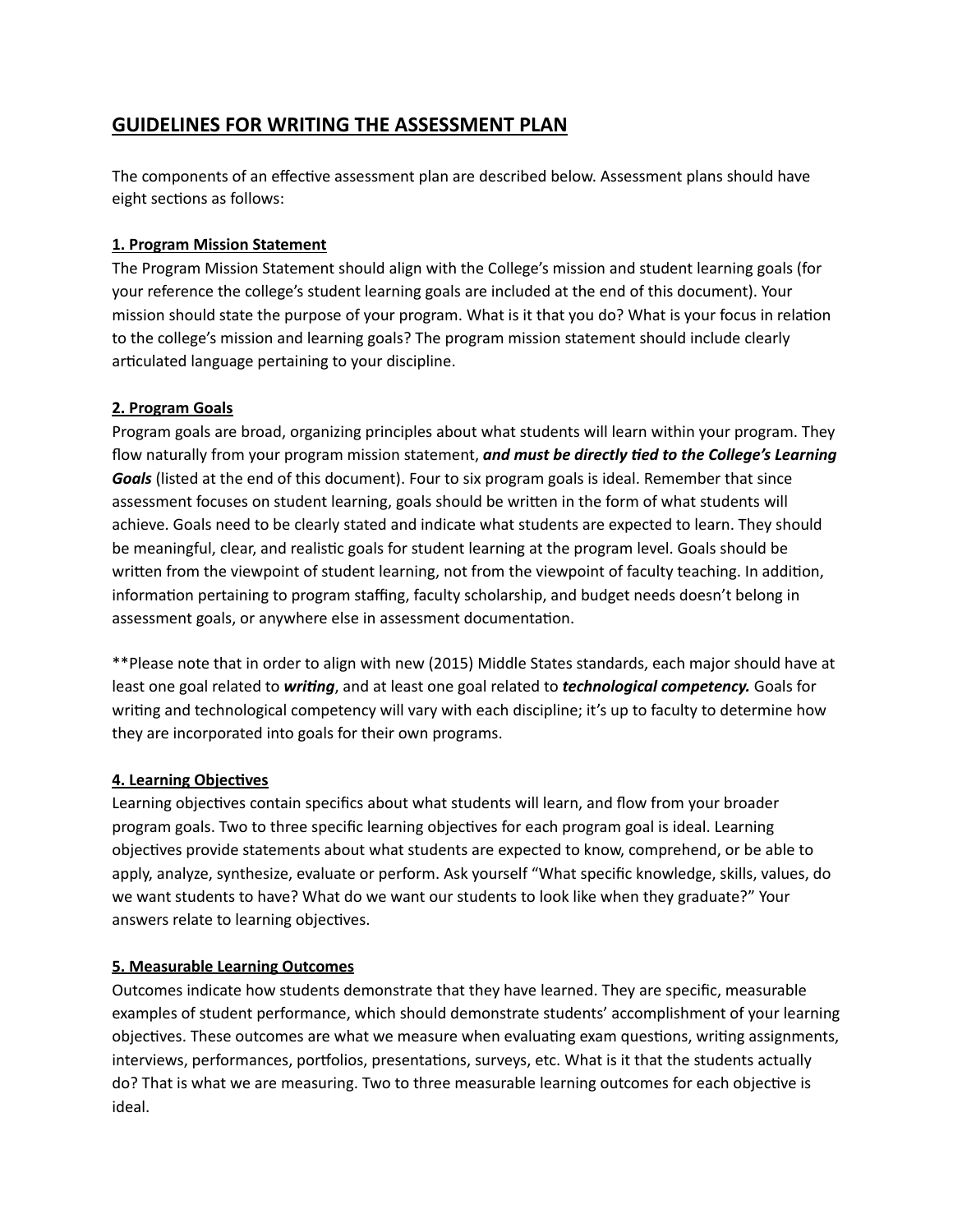### **6. Means of Assessment of Outcomes**

In this section we lay out details of how we collect and analyze data on the outcomes. Outcomes are evaluated using various forms of rubrics, answer keys, metrics, and external standards (if applicable to the discipline) etc., as appropriate. Be specific in explaining the measures and include any relevant documents (e.g., rubrics) used when doing evaluations. Establish benchmark **Success Criteria** for student success, so that you can determine when outcomes have been met. For example, you may determine that an outcome has been successfully met when 70% of students receive a "C" or higher in the associated activity. Below is a hypothetical example of how assessment of outcomes flows from, and relates to, other parts of the assessment plan. Keep in mind that courses (either taking them or overall grades earned) are neither appropriate nor sufficient means of assessment. Evidence of actual student leaning needs to be provided.

| Goal                                                            | <b>Objective</b>                                      | Outcome                                                       | <b>How Outcome is</b><br><b>Measured</b>     | <b>Measureme</b><br>nt Tool    | <b>Success Criteria</b>                                                                                     | Data<br>Location        |
|-----------------------------------------------------------------|-------------------------------------------------------|---------------------------------------------------------------|----------------------------------------------|--------------------------------|-------------------------------------------------------------------------------------------------------------|-------------------------|
| #3:<br>Communicate<br>Effectively in a<br>variety of<br>formats | #2:<br>Demonstrate<br>effective oral<br>communication | #1: Present<br>research<br>findings in<br>conference<br>style | Final project in<br>Senior Seminar<br>course | Locally<br>developed<br>rubric | 100% of students to<br>score at or above C<br>level; 70% at or<br>above B level; 30%<br>at or above A level | Faculty<br><b>Files</b> |

### **7. Curriculum Map (\*\*New Requirement, as of 2019\*\*)**

Include here a chart listing each of the courses in your curriculum with indication of which Program Learning Goals *and* College Learning Goals are met by each course. Each of the courses in your curriculum will meet different goals; this is where you will demonstrate how these goals are distributed throughout your courses.

For example:

|               | <b>Program Goals</b> |    |    |    | <b>College: Content</b> |    |    | <b>College: Essential Skills</b> |    |    |    |    |    |
|---------------|----------------------|----|----|----|-------------------------|----|----|----------------------------------|----|----|----|----|----|
| <b>Course</b> | #1                   | #2 | #3 | #4 | #1                      | #2 | #3 | #1                               | #2 | #3 | #4 | #5 | #6 |
| XXX101        | X                    |    | x  |    | x                       |    |    | x                                |    |    |    |    | x  |
| XXX401        | x                    |    |    | x  |                         | x  | x  |                                  | x  |    | x  | x  |    |

## **8. How Assessment Data Will Be Utilized**

Here is where we "close the loop." Effective assessment requires that you reflect on what you learn through the above. Explain how data collected during assessment will be used to guide changes in the program and improve student learning, and define future assessment timeline and any multi-year